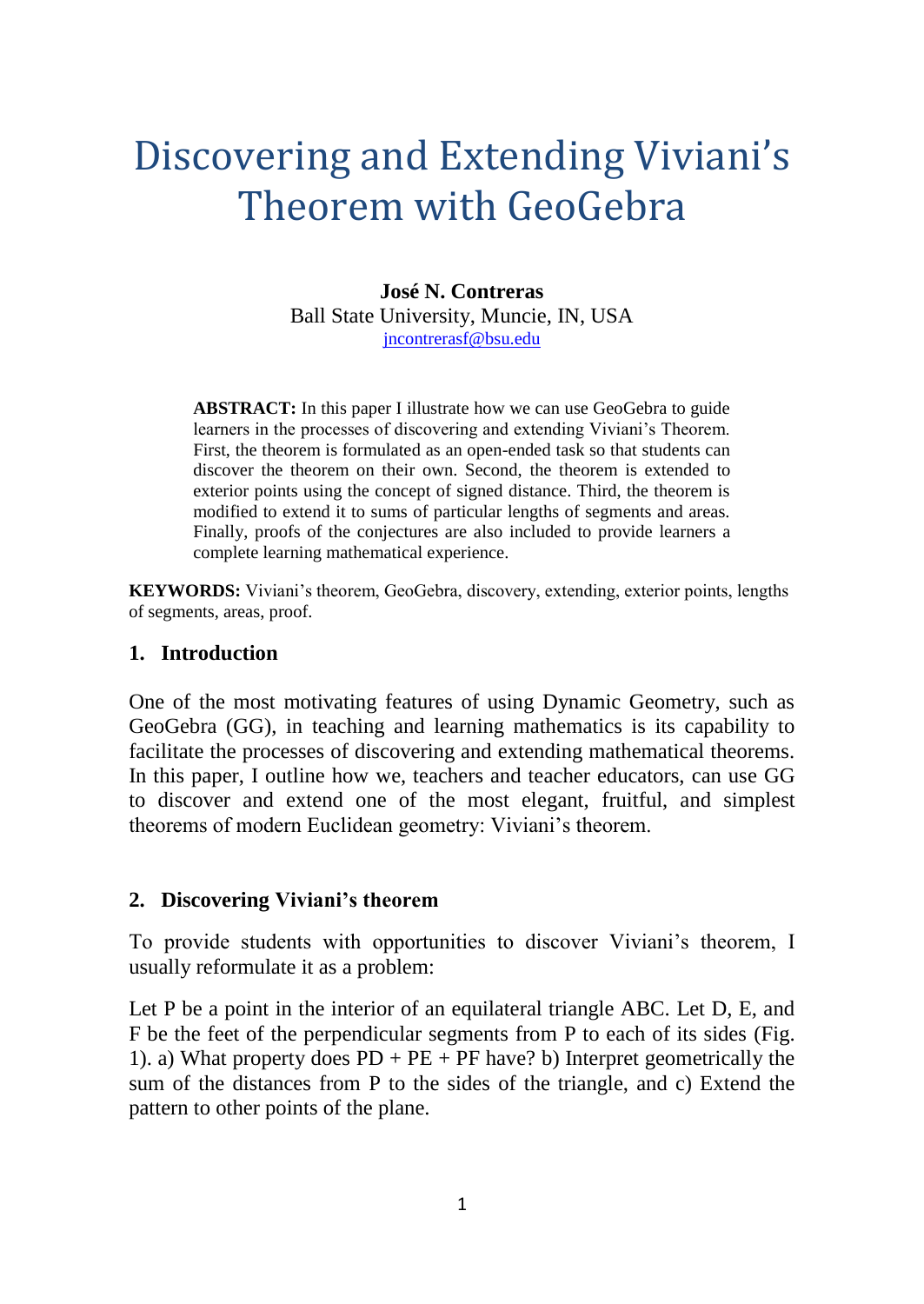

**Figure 1**: Representation of Viviani's problem

Figure 1 displays a graphical representation of the problem. To investigate what property the sum of the distances from P to the sides of  $\triangle$ ABC (PD + PE + PF) has, we drag point P in the interior of the triangle and observe its effect on  $PD + PE + PF$  (SumofDistances). Most students are delighted to discover that  $PD + PE + PF$  is invariant for specific equilateral triangles (Fig. 2). That is,  $PD + PE + PF$  is a constant. Further dragging provides additional empirical evidence that  $PD + PE + PF$  seems to be a constant for any equilateral triangle.



**Figure 2**: PD + PE + PF is invariant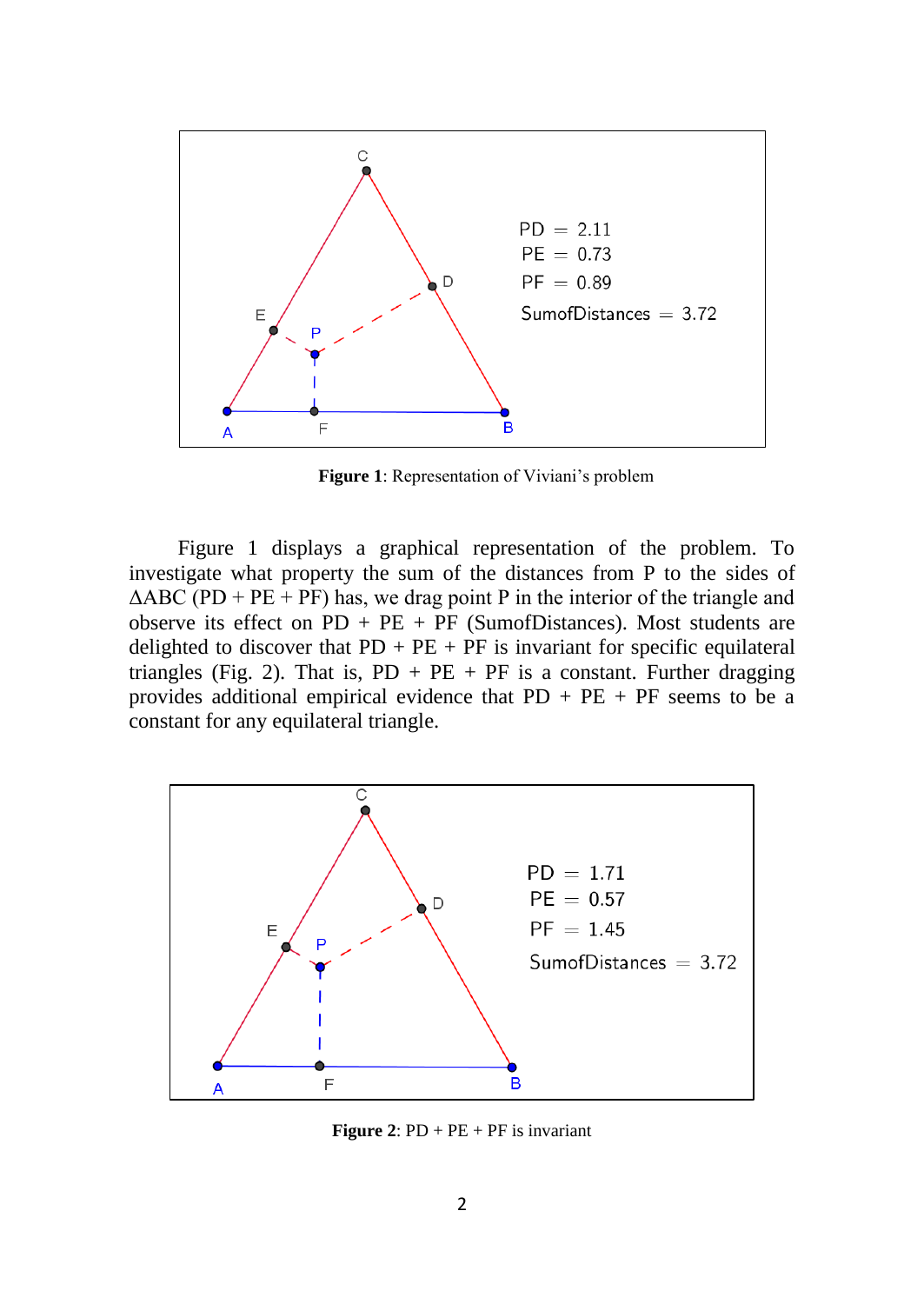To help students discover the geometric interpretation of  $PD + PE +$ PF, I often suggest to them to drag P to an extreme position, as suggested by Polya (1945). In this case, extreme points are points on the sides of the triangle or, better still, any of the three vertices of the triangle. Figure 3 shows the situation when P is very close to vertex C. Again, it is amazing to discover that  $PD + PE + PF$  has a simple and elegant geometric interpretation: it is the length of the altitude of the equilateral triangle ABC.



**Figure 3**: P is an extreme point

The use of GG is instrumental in helping learners discover mathematical patterns and invariants. Even though GG, or any other dynamic geometry software, provides a very high level of conviction regarding the veracity of a conjecture, I strongly believe that we, teachers and students, should develop mathematical proofs. A mathematical proof allows us not only to verify that a conjecture is true, but also to gain a better understanding of *why* the conjecture is true. Having a deeper understanding of why a result is valid can, in turn, lead to a whole series of new discoveries, extensions, and generalizations.

To gain insight into why the sum of the distances from any point in the interior of an equilateral triangle to its sides is the length of its altitude, I guide my students in the construction of a proof. First, I suggest to them to construct segments  $\overline{PA}$ ,  $\overline{PB}$ , and  $\overline{PC}$  (Fig. 4). Second, I ask them what, besides  $PD + PE + PF$ , remains invariant as we drag point P to several locations in the interior of the equilateral triangle ABC. A few students usually notice that the sum of the areas of the three triangles does not change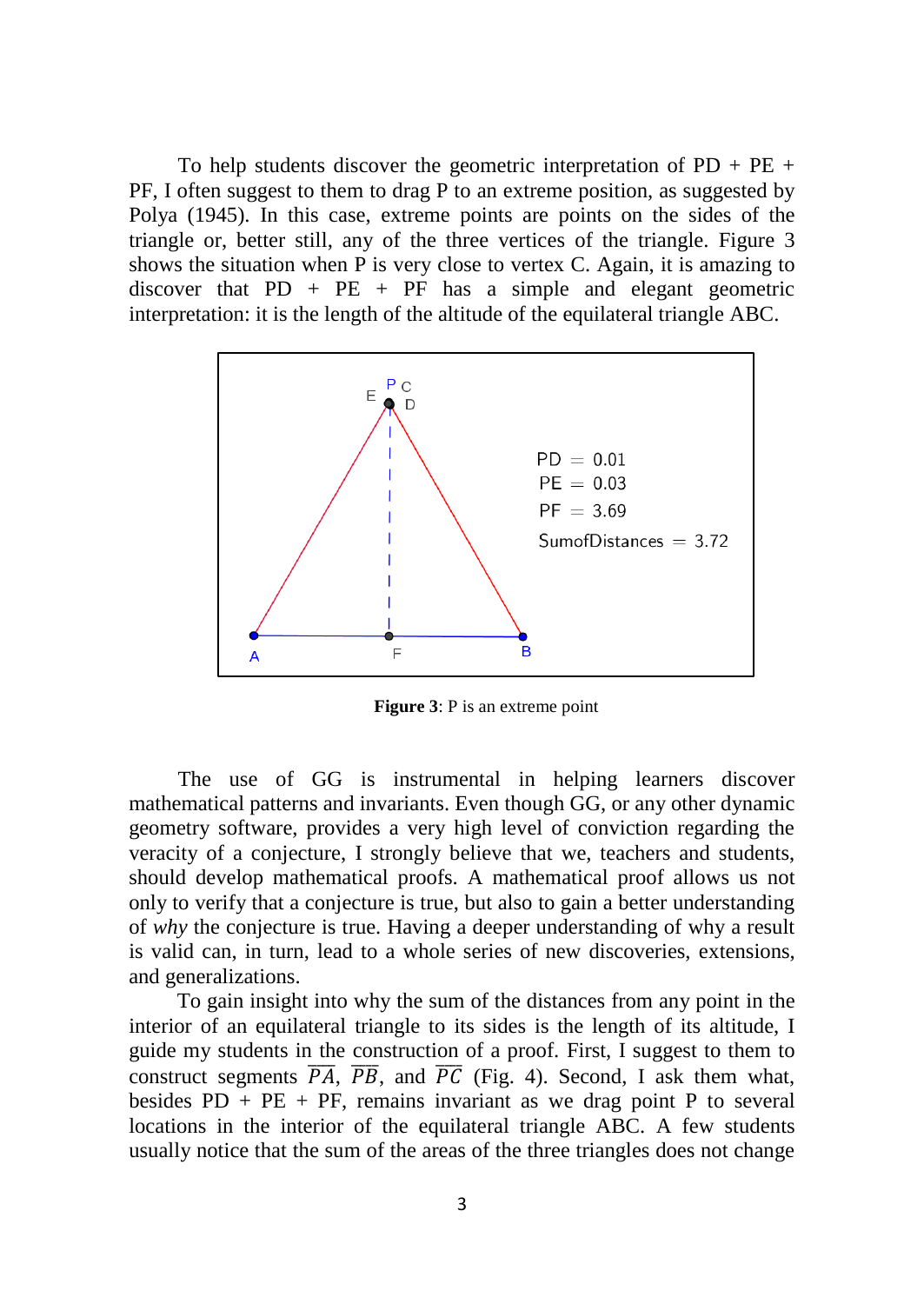as we move P to several locations in the interior of ΔABC. We use this invariant property to develop the following proof for our conjectures: Let *s* = AB. It follows now that Area ( $\triangle ABC$ ) = Area ( $\triangle BCP$ ) + Area ( $\triangle ACP$ ) + Area  $(\triangle ABP) =$  $s(PD)+s(PE)+s(PF)$  $\frac{PEJ+S(PF)}{2} = \frac{s}{2}$  $\frac{3}{2}(PD + PE + PF)$ . Because Area  $(\triangle ABC)$  = ℎ  $\frac{2\pi}{2}$ , we obtain that  $h = \text{PD} + \text{PE} + \text{PF}$ . In other words,  $\text{PD} + \text{PE} + \text{PF}$ . PF is a constant and equals the height of the triangle.



**Figure 4**: Diagram used to prove Viviani's theorem

Our next task is to investigate whether  $PD + PE + PF$  is invariant for other points of the plane besides the interior points of an equilateral triangle. Some students quickly notice both empirically and extending the previous proof that this quantity is also invariant for points on the sides of the triangle. Putting all of these observations together leads to the statement of Viviani's theorem:

*Viviani's theorem*: Let P be a point in the interior or on one of the sides of an equilateral triangle. The sum of the distances from P to the sides of the triangle equals the length of its altitude.

It seems that by now we have completed the investigation of Viviani's theorem. However, nothing could be further from the truth. As suggested by Polya (1945), solving problems involves looking back at a solved problem to find out whether a particular pattern or solution extends to other situations. At this point we then should consider posing "what-if" questions (Brown  $\&$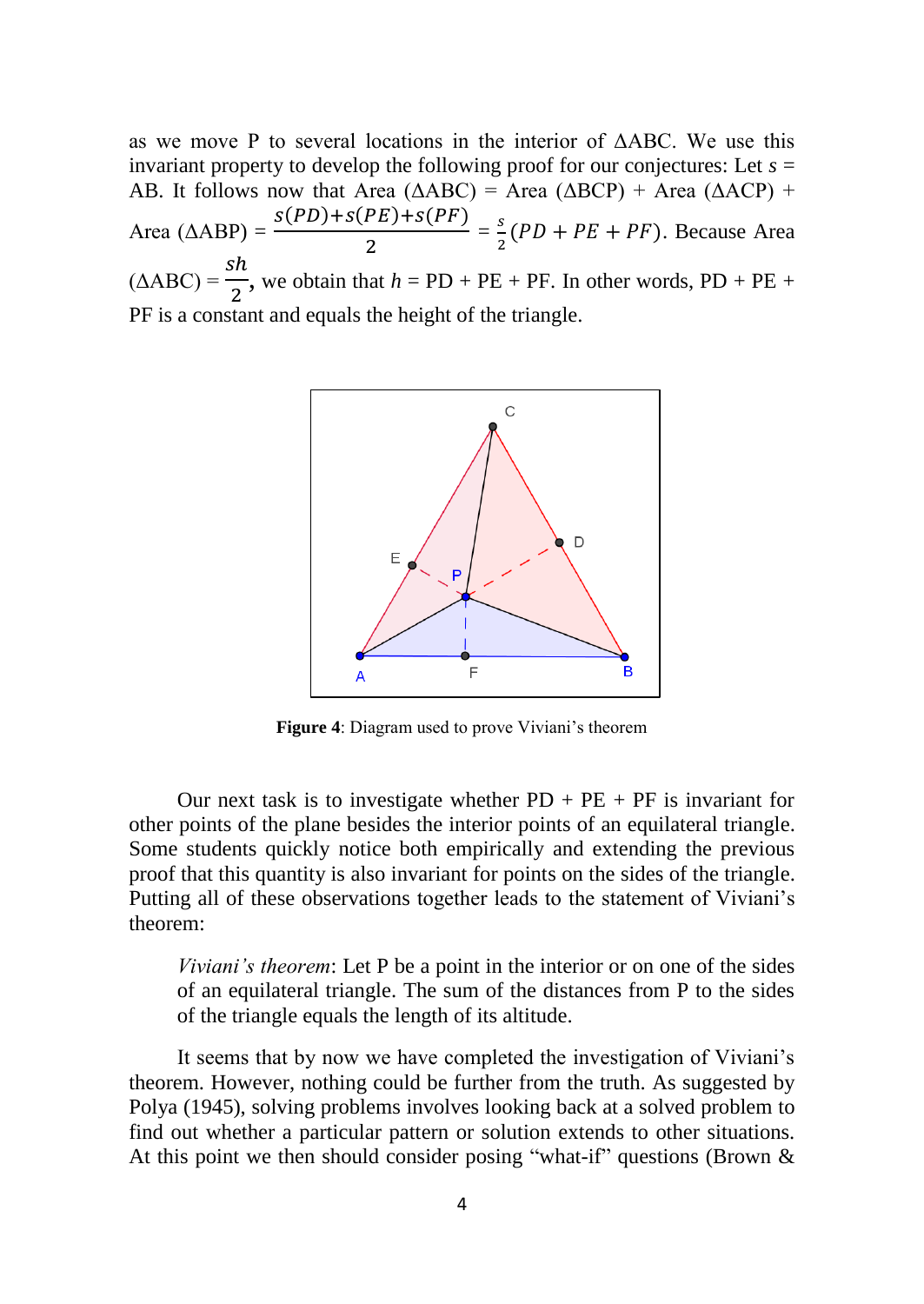Walter, 1990). One of the questions that students usually pose is: what happens if point P is outside of the triangle? (Fig. 5).



**Figure 5**: What happens if P is an exterior point?

#### **3. Extending Viviani's theorem to exterior points**

Because the new relationship is not obvious, I ask students to look back at the relationship of the areas between triangle ABC and triangles ABP, BCP, and ACP (Area ( $\triangle ABC$ ) = Area ( $\triangle ABP$ ) + Area ( $\triangle BCP$ ) + Area ( $\triangle ACP$ )). At this point students immediately realize that Area ( $\triangle ABC$ ) = Area ( $\triangle ABP$ )  $+$  Area ( $\triangle ACP$ ) – Area ( $\triangle BCP$ ) from where we obtain the relationship ℎ  $\frac{3\pi}{2}$ s  $\frac{3}{2}(PF + PE - PD)$  or  $h = PE + PF - PD$ . Some students verify this last relationship with GG (Fig. 6). In this case the expression PEpPFmPD computes  $PE + PF - PD$  (PE plus PF minus PD).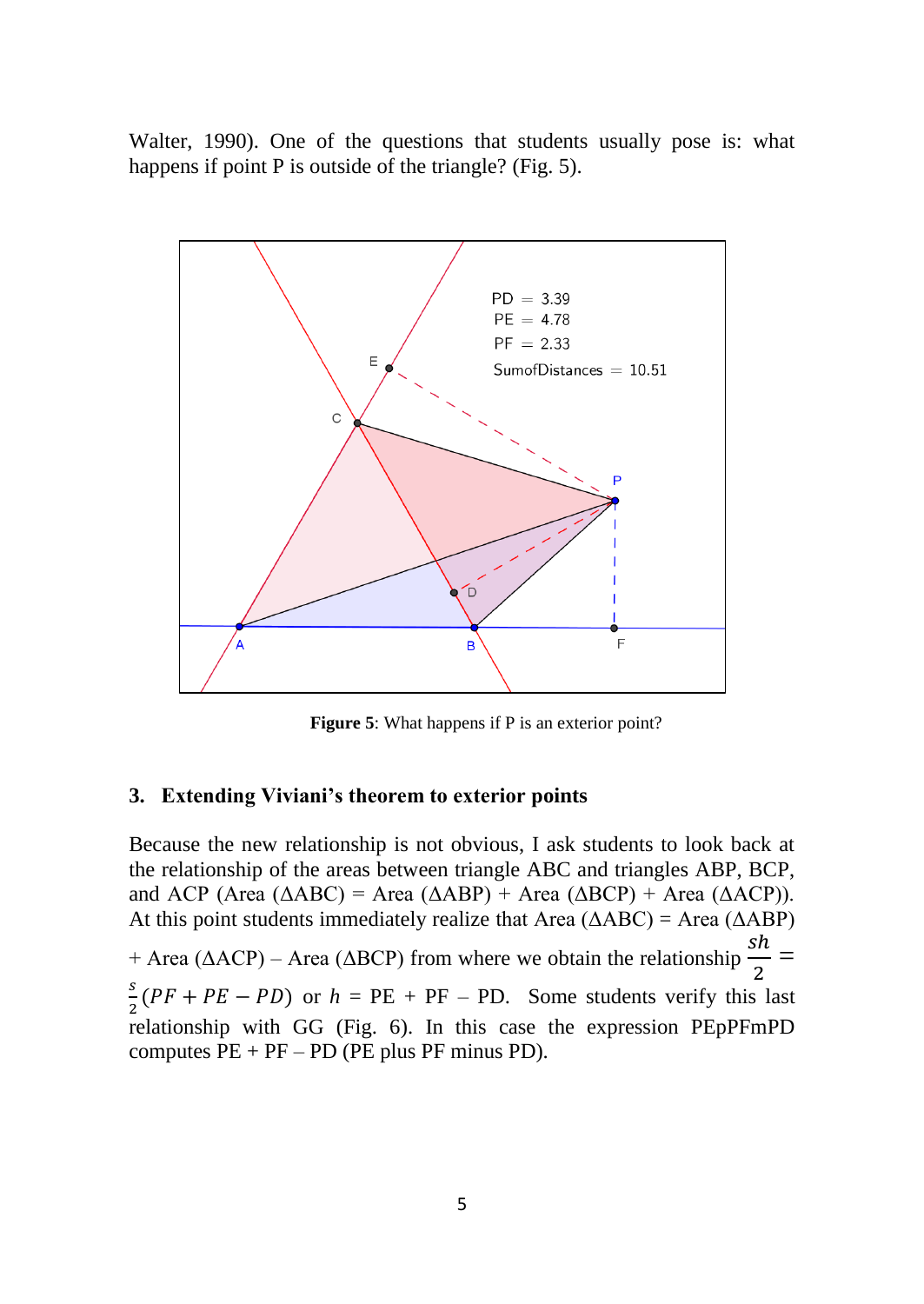

**Figure 6**: *h* = PE + PF – PD

We next tackle the case illustrated in figure 7. Students immediately visualize that Area (ΔABC) = Area (ΔABP) – Area (ΔBCP) – Area (ΔACP), which leads to the conclusion that  $h = PF - PE - PD$ . The other four cases produce, respectively,  $h = PD + PF - PE$ ,  $h = PD - PE - PF$ ,  $h = PD + PE -$ PF, and *h* = PE – PD – PF.



**Figure 7**: *h* = PF – PD – PE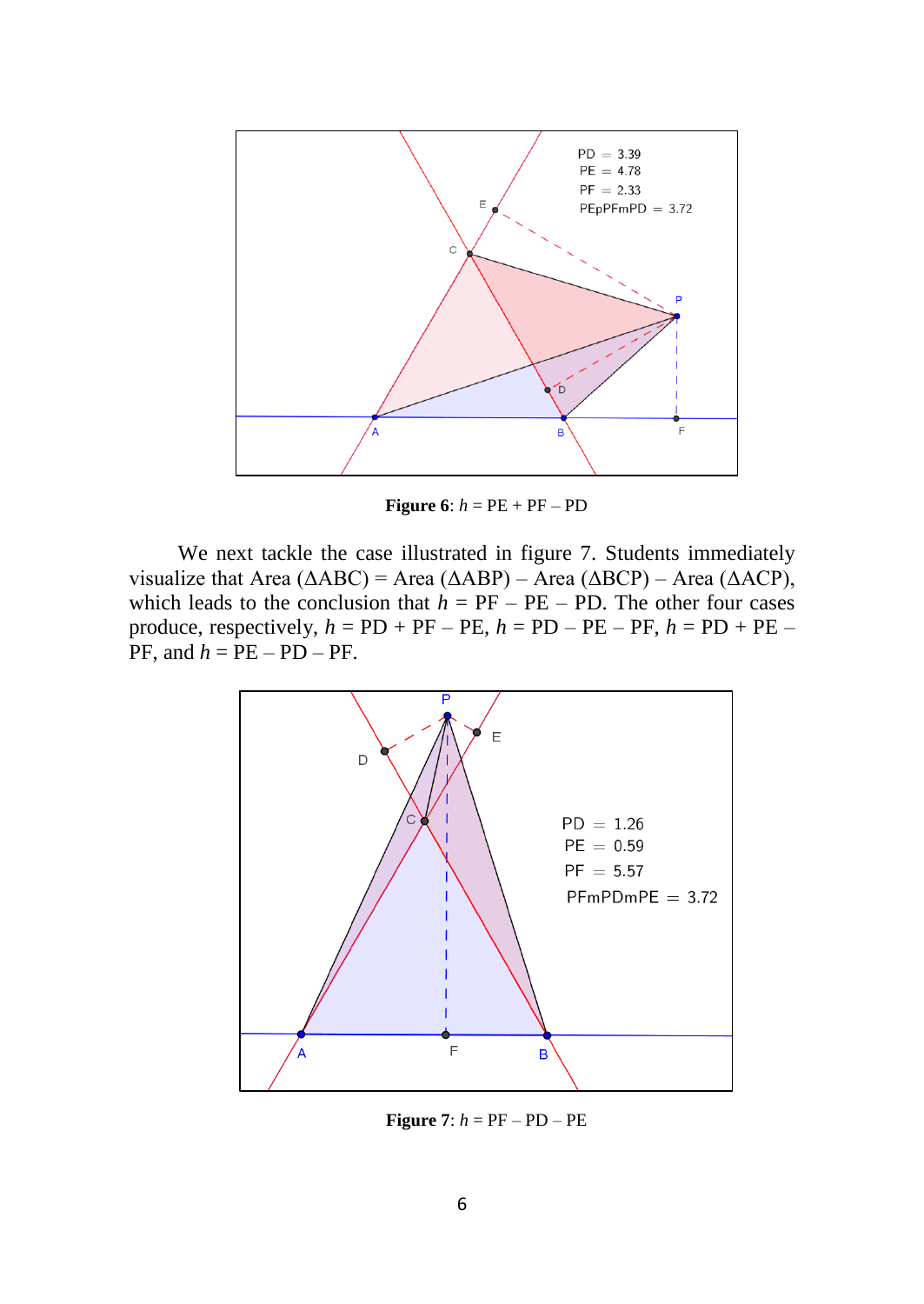One of the ubiquitous features of mathematics is its endless search to unify different cases of a theorem. To this end, we can use the notion of directed distances to unify the seven cases for the position of P. We say that a distance from a point P located in the exterior of a triangle ABC to one of its sides is positive if the point and triangle are on the same half plane determined by the side in question. If the point and triangle ABC are on different half planes, then the distance is negative. Thus, in figure 6 both distances PE and PF are positive while distance PD is negative. Similarly, in figure 7 distance PF is positive while both distances PD and PE are negative. We can then state the following theorem.

*Generalized Vivianis's theorem*: The sum of the signed distances from any point in the plane of an equilateral triangle to its three sides equals the length of its altitude.

## **4. Extending Viviani's theorem to segments on the sides of the equilateral triangle**

As argued by Movshovitz-Hadar (1988), almost every mathematical theorem is an endless source of surprise. Viviani's theorem is certainly not an exception. By asking and investigating "what-if" questions on our own on a regular basis until it becomes a spontaneous act, all of us, teachers and learners, have the potential to discover a new conjecture, at least new to the discoverer or learner.

To provide learners with richer experiences in this domain using Viviani's theorem, we should ask them to examine segments  $\overline{AE}$ ,  $\overline{CD}$ , and  $\overline{BF}$ , as displayed in figure 8a, and make a conjecture about them. Initially only a few students may notice the pattern but after suggesting considering  $AE + CD + BF$ , almost all of them may conjecture with the help of GG that such a sum is a constant and a few may further notice that the constant is the semiperimeter of ΔABC (Fig. 8b). Notice that AEpCDpBF in figure 8b represents  $AE + CD + BF$ . Further dragging of point P in the interior of the triangle provides additional evidence to support the conjecture.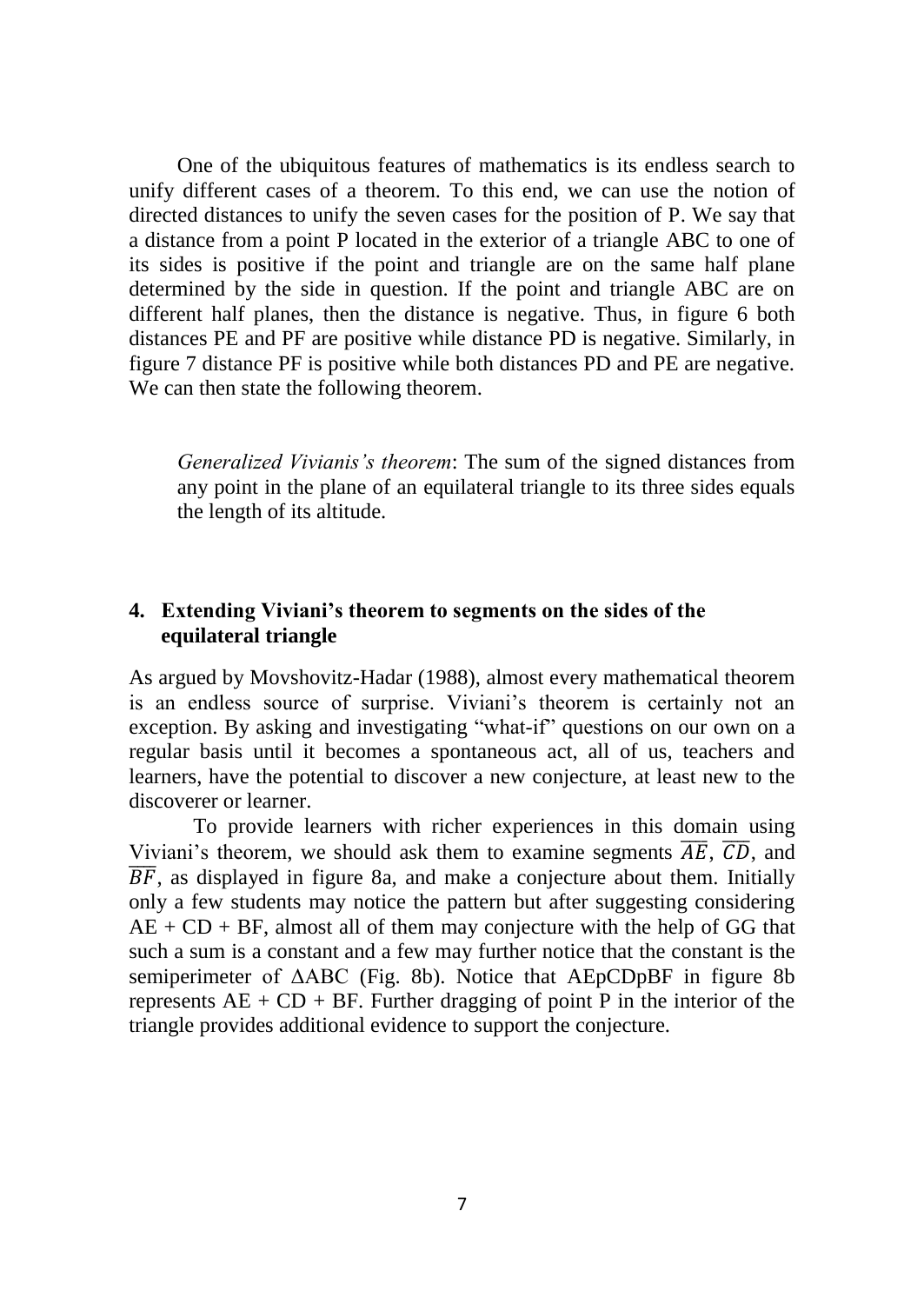

**Figure 8**:  $AE + CD + BF$  is invariant

It is worth mentioning that this conjecture was originally discovered by Duncan Clough, a high school student, while he was exploring Viviani's theorem using Dynamic Geometry (De Villiers, 2013). For those students and readers who love algebraic proofs, I provide the following argument based on coordinate geometry. I should mention that GG was very helpful in verifying intermediate steps and finding a couple of mistakes that I made in the initial argument.

Place the equilateral triangle as shown in figure 9 and assign coordinates to its vertices A and B as shown. The coordinates of point C are:

$$
x = \frac{a}{2} \text{ and } y = \frac{a\sqrt{3}}{2}.
$$

Let P be a point located in the interior or on any side of ΔABC. Let D, E, and F be the feet of the perpendicular segments constructed from P to each of the sides of the triangle (see figure 9). Assign coordinates to points P, D, E, and F as indicated in figure 9.

We then have slope of  $\overline{AC} = \sqrt{3}$ , slope of  $\overline{BC} = -\sqrt{3}$ , and slope of  $\overline{AB} = 0$ . From here it follows that slope of  $\overline{PD} = \frac{1}{6}$  $\frac{1}{\sqrt{3}}$  and slope of  $\overline{PE}$  =  $-\frac{1}{\sqrt{3}}$  $rac{1}{\sqrt{3}}$ . Using the fact that  $\frac{v-c}{v}$  $\frac{v-c}{u-b} = -\frac{1}{\sqrt{2}}$  $\frac{1}{\sqrt{3}}$  we obtain  $\boldsymbol{b}$  $\mathfrak u$ 

$$
\frac{b}{\sqrt{3}} + c = \frac{u}{\sqrt{3}} + v \tag{1}
$$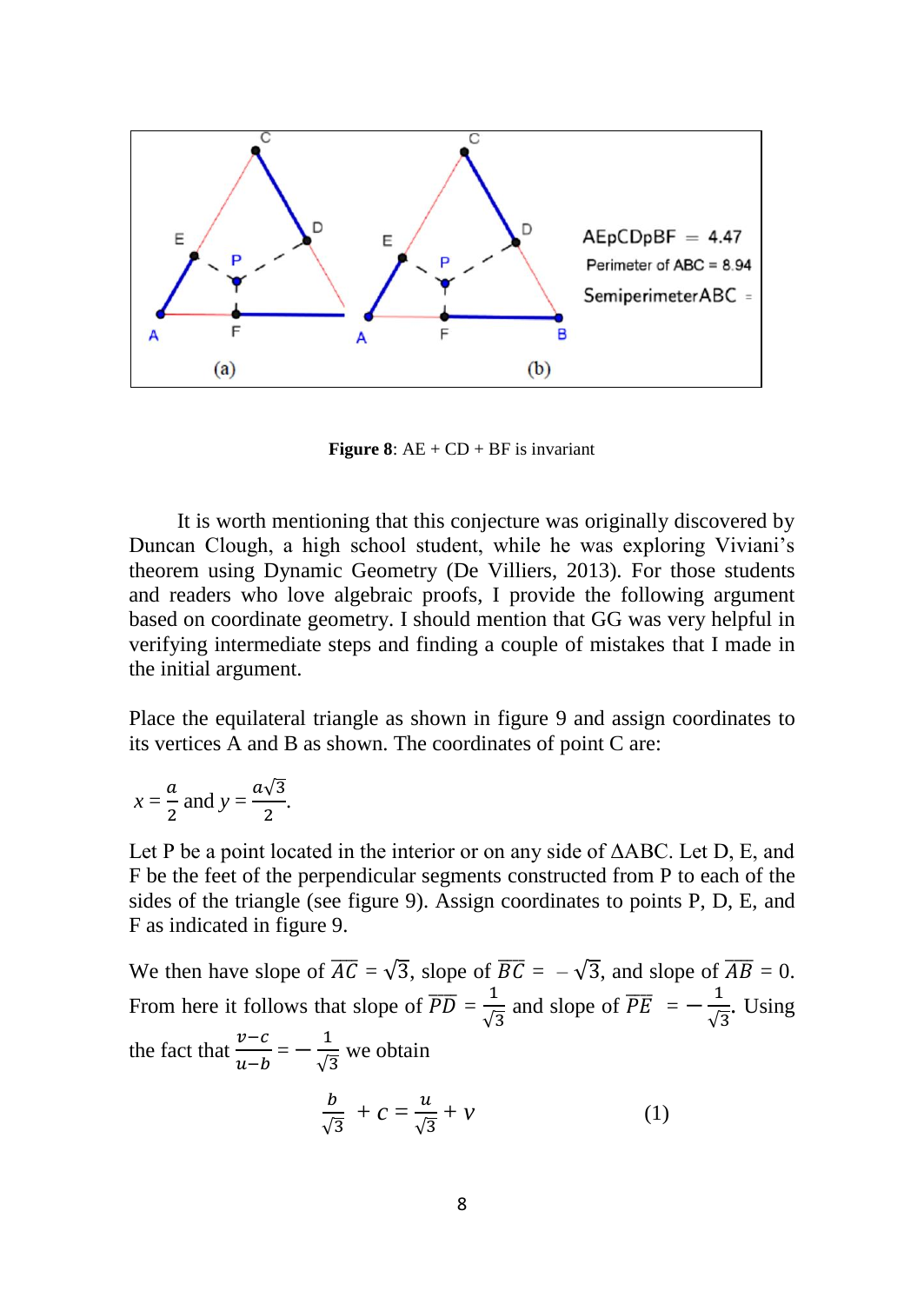On the other hand,

$$
c = \sqrt{3} b \tag{2}
$$

Substituting (2) in (1) results in  $b = \frac{u + \sqrt{3}v}{l}$  $\frac{\sqrt{3}v}{4}$  and  $c = \frac{\sqrt{3}u + 3v}{4}$  $\frac{a+3b}{4}$ . Similarly, the relationships between  $(d, e)$  and  $(u, v)$  can be represented by the following system of equations:

$$
e - \frac{d}{\sqrt{3}} = \nu - \frac{u}{\sqrt{3}}\tag{3}
$$

$$
e + \sqrt{3}d = \sqrt{3}a\tag{4}
$$

Solving (3) and (4) yields  $d = \frac{u - \sqrt{3}v + 3a}{4}$  $\frac{3v+3a}{4}$  and  $e = \frac{3v-\sqrt{3}u+\sqrt{3}a}{4}$  $\frac{5u + v \cdot 5u}{4}$ .

Next, we compute AE, CD, and BF.

$$
AE = \sqrt{\left(\frac{u+\sqrt{3}v}{4}\right)^2 + \left(\frac{\sqrt{3}u+3v}{4}\right)^2} = \sqrt{\frac{4u^2+8\sqrt{3}uv+12v^2}{16}} =
$$
  

$$
\frac{\sqrt{u^2+2\sqrt{3}uv+3v^2}}{2} = \frac{u+\sqrt{3}v}{2}
$$
  

$$
CD = \sqrt{\left(\frac{u-\sqrt{3}v+3a}{4}-\frac{a}{2}\right)^2 + \left(\frac{3v-\sqrt{3}u+\sqrt{3}a}{4}-\frac{\sqrt{3}a}{2}\right)^2} =
$$
  

$$
\sqrt{\frac{4u^2+12v^2+4a^2-8\sqrt{3}uv+8au-8\sqrt{3}av}{16}} = \sqrt{\frac{u^2+3v^2+a^2-2\sqrt{3}uv+2au-2\sqrt{3}av}{4}}
$$
  

$$
= \frac{u-\sqrt{3}v+a}{2}
$$
  

$$
BF = a-u
$$
  
Thus,

 $AE + CD + BF = \frac{3a}{2}$ , which is the semi-perimeter of  $\triangle ABC$ .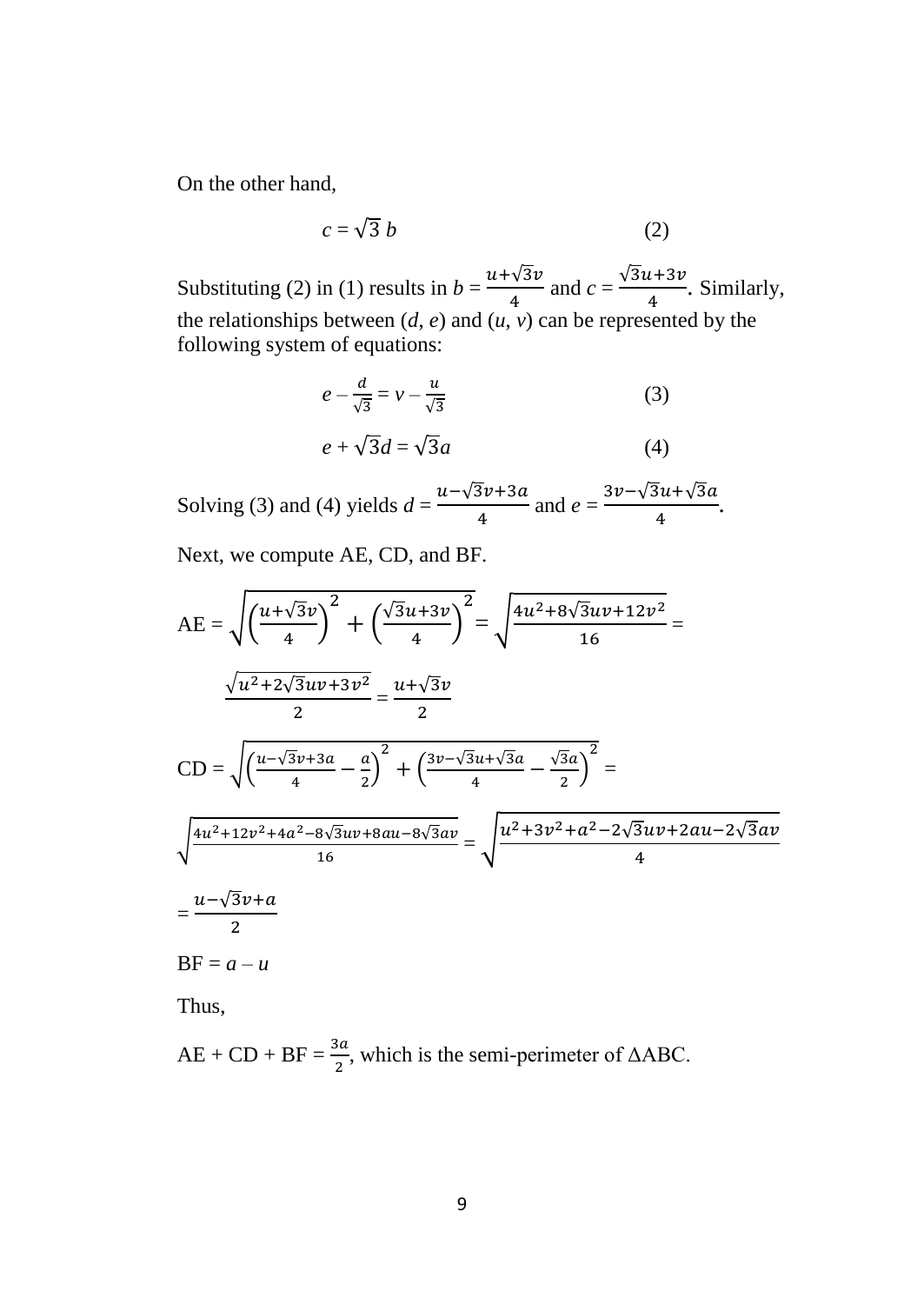

**Figure 9**: Diagram for coordinate proof

One habit of mind that we should help students develop is a disposition toward solving a problem using a multitude of strategies. The existence of right triangles in the geometric configuration suggests using the Pythagorean Theorem. Labeling the geometric objects as shown in figure 10 results in the following equalities

$$
u^2 = m^2 - PE^2 \tag{1}
$$

$$
v^2 = l^2 - PD^2 \tag{2}
$$

$$
w^2 = n^2 - PF^2 \tag{3}
$$

$$
a^2 - 2au + u^2 = l^2 - PE^2 \tag{4}
$$

$$
a^2 - 2av + v^2 = n^2 - PD^2 \tag{5}
$$

$$
a^2 - 2aw + w^2 = m^2 - PF^2 \qquad (6)
$$

Adding the corresponding members of equations  $(4) - (6)$ , we obtain

$$
3a^2 - 2a(u + v + w) + u^2 + v^2 + w^2 = l^2 + n^2 + m^2 - (PE^2 + PD^2 + PF^2)
$$

so that

$$
3a^2-2a(u+v+w)=0
$$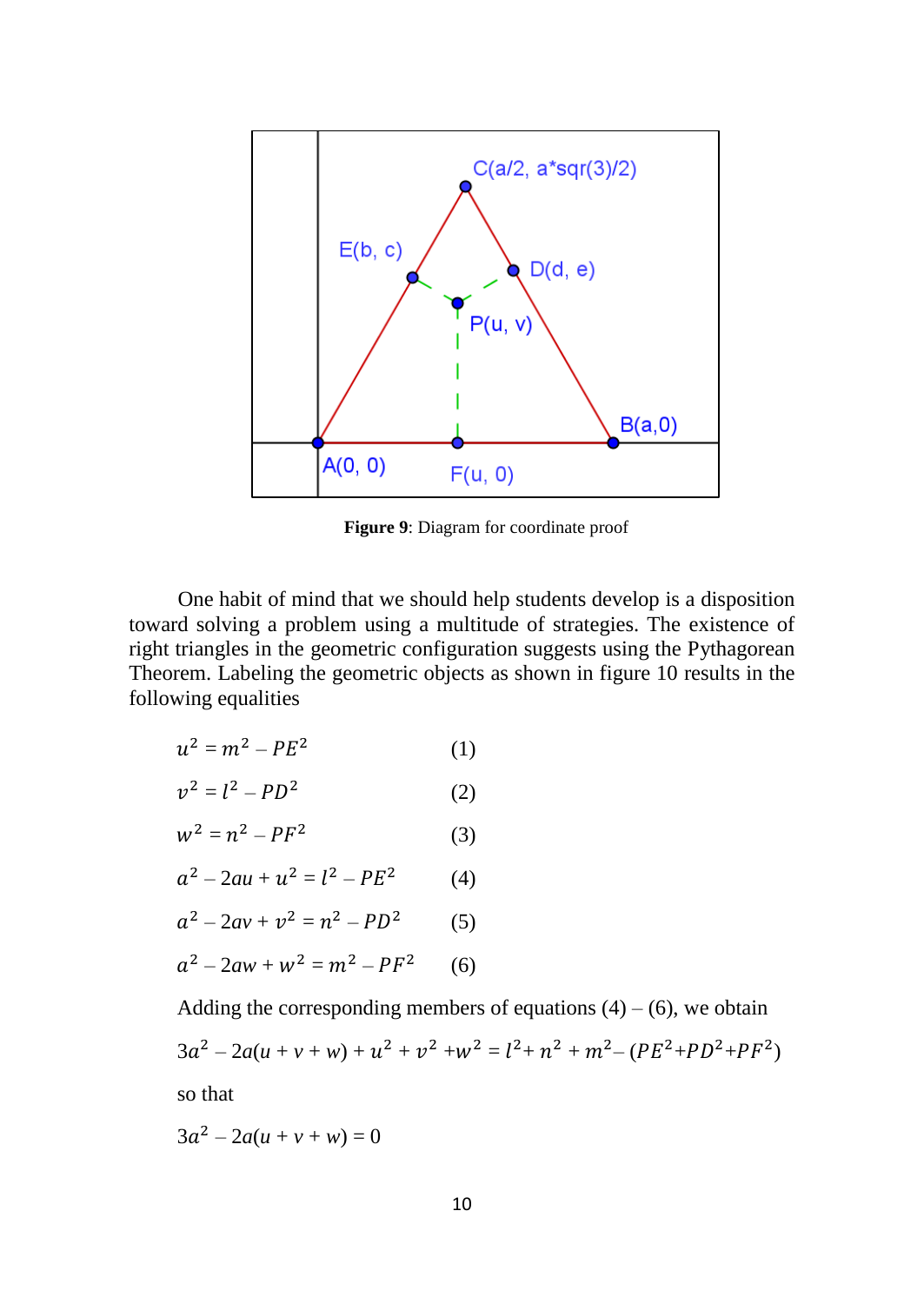Solving for  $u + v + w$  produces  $u + v + w = \frac{3a}{2}$  $\frac{3u}{2}$ .



**Figure 10**: Diagram for the proof using the Pythagorean Theorem

At this point learners might wonder whether we can provide a more elegant proof, a proof that would allow us to "see" better why  $AE + CD +$  $BF = \frac{3a}{2}$ . One of such proofs is the following:

From every vertex of the triangle construct a perpendicular line to one of the two sides of the equilateral triangle as shown in figure 11. Thus,  $\overleftrightarrow{AC_1}$   $\perp$   $\overrightarrow{AB}$ ,  $\overleftrightarrow{CB_1}$   $\perp$   $\overrightarrow{AC}$ , and  $\overleftrightarrow{BA_1}$   $\perp$   $\overrightarrow{BC}$ . Since  $\angle BAC_1$  is a right angle and  $m(\angle BAC) = 60^{\circ}$ , we conclude that  $m(\angle CAC_1) = 30^{\circ}$ . Because  $\angle$ ACC<sub>1</sub> is also a right angle, we know that  $m(\angle A_1 C_1 B_1) = 60^\circ$ . Similarly,  $m(\angle C_1B_1A_1) = m(\angle B_1A_1C_1) = 60^\circ$ . Thus,  $\Delta A_1B_1C_1$  is equilateral. From P construct perpendicular segments to the sides of  $\Delta A_1 B_1 C_1$ . We infer that EC = PG since ECGP is a rectangle. Analogically,  $DB = PH$  and  $FA = PI$ . Thus,  $EC + DB + FA = PG + PH$ + PI = *h*, the measure of the altitude of  $\Delta A_1 B_1 C_1$ . But  $h = \frac{\sqrt{3} s}{2}$  $\frac{35}{2}$  where *s* is the measure of the side of  $\Delta A_1 B_1 C_1$ . Now,  $s = A_1 A + A_1 C_1 = \frac{a}{\sqrt{2a}}$  $\frac{a}{\sqrt{3}} + \frac{2a}{\sqrt{3}}$  $\frac{2a}{\sqrt{3}} =$  $3a$  $rac{3a}{\sqrt{3}}$ . Finally,  $h = \frac{\sqrt{3}s}{2}$  $\frac{\sqrt{3}s}{2} = \frac{\sqrt{3}}{2}$ 2 3  $\frac{3a}{\sqrt{3}} = \frac{3a}{2}$  $\frac{3a}{2}$ . Therefore, EC + DB + FA =  $\frac{3a}{2}$  $\frac{5u}{2}$ .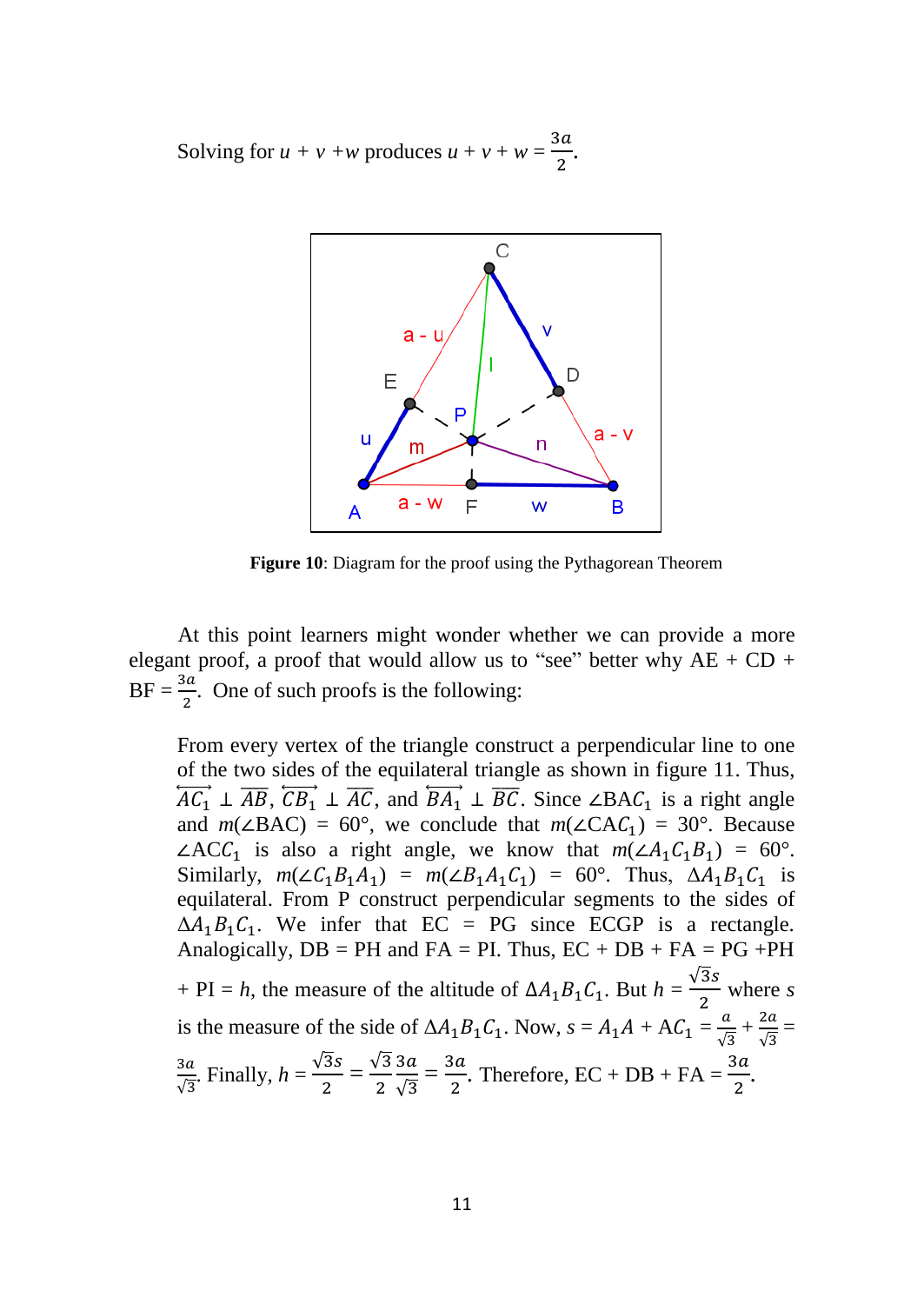

**Figure 11**: Diagram for an elegant proof of  $EC + DB + FA = \frac{3a}{2}$ 

# **5. Extending Viviani's theorem to interior partial areas of an equilateral triangle**

One of the powerful features of GG is that it often allows the user to visualize possible relationships and investigate effortlessly "what-if" questions. To this end, and prompted by the pattern involving specific segments discussed in the previous section, the inquisitive learner may wonder whether there is a relationship between the sum of the areas of the shaded triangles and the area of the equilateral triangle (figure 12).



**Figure 12**: Is there a relationship between the shaded area and the area of ΔABC?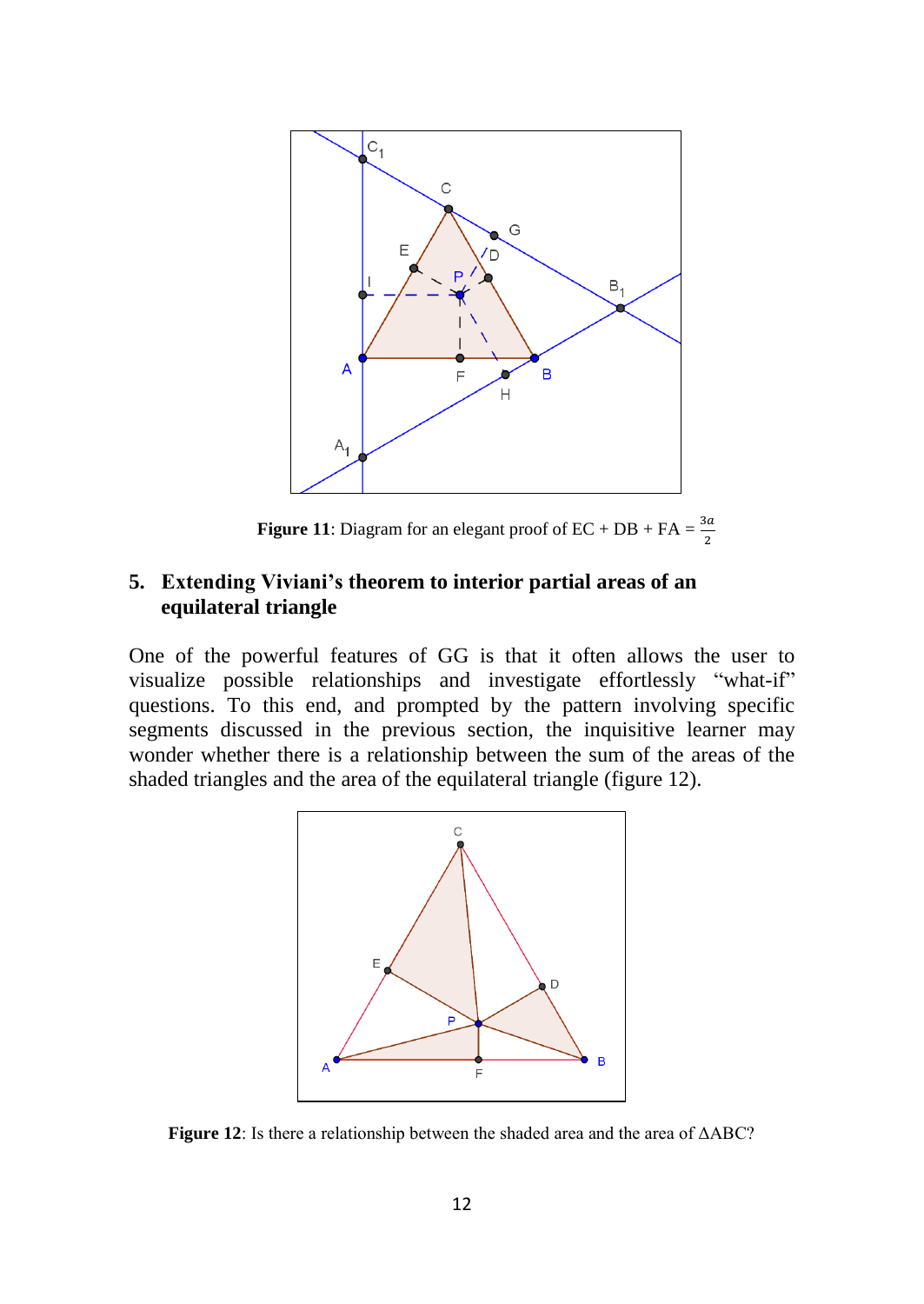Some students may visualize and conjecture that the relationship between the shaded areas and the area of the triangle seems to be 1:2. Then they can use GG to quickly verify or refute their conjecture. Figure 13, and further dragging of point P, suggests that the conjecture is plausible. Notice that in figure 13 SumofAreas represents the sum of the three shaded areas while AreaABCover2 represents half of the area of the equilateral triangle.



**Figure 13**: The shaded area equals the non-shaded area

A proof showing that Area( $\triangle$ APF) + Area( $\triangle$ CEP) and Area( $\triangle$ BDP) = Area∆ABC  $\frac{2}{2}$  follows:

Through P, construct parallel segments to each of the sides of the triangle ABC. Thus,  $\overline{KH} \parallel \overline{AB}$ ,  $\overline{IL} \parallel \overline{BC}$ , and  $\overline{IG} \parallel \overline{AC}$  (figure 14). Let's consider first quadrilateral AIPK, which is portioned into a parallelogram AJPK and an equilateral triangle JIP. Since a diagonal divides a parallelogram into two congruent triangles, we have that  $Area(\Delta APK) = Area(\Delta PAJ)$ . Because an altitude divides an equilateral triangle into two congruent triangles,  $Area(\Delta JPF) = Area(\Delta IPF)$ . Therefore, Area( $\triangle$ APF) = Area( $\triangle$ APK) + Area( $\triangle$ IPF). Similarly,  $Area(\triangle BPD) = Area(\triangle BPI) + Area(\triangle GPD)$  and  $Area(\triangle CPE) =$  $Area(\Delta$ CPG) + Area( $\Delta$ KPE). In other words, the shaded area equals the non-shaded area.